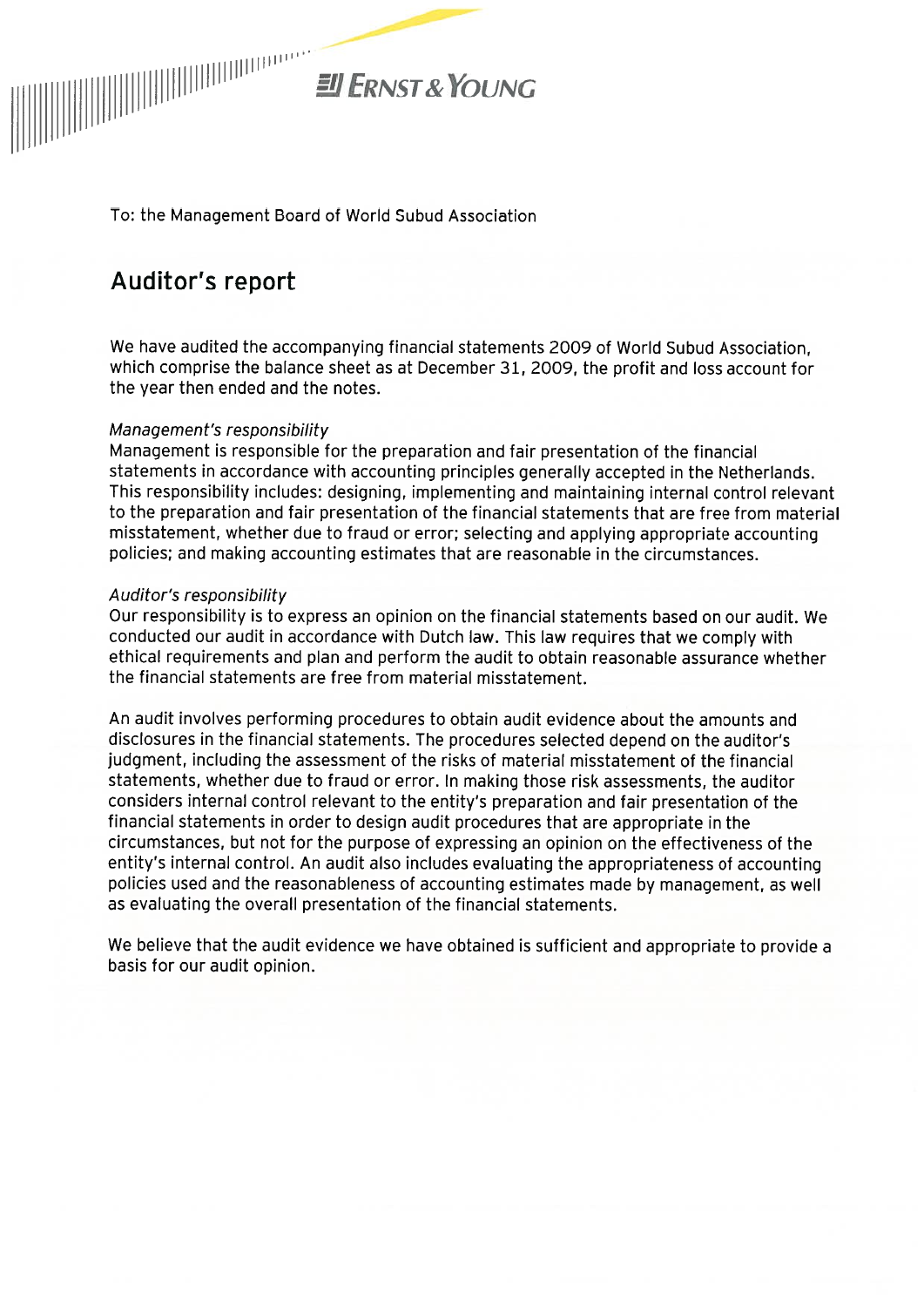

## Opinion

In our opinion, the financial statements give a true and fair view of the financial position of World Subud Association as at December 31, 2009 and of its result for the year then ended in accordance with accounting principles generally accepted in the Netherlands.

Rotterdam, October 26, 2010

Ernst & Young Accountants LLP

signed by W.E. Paardekooper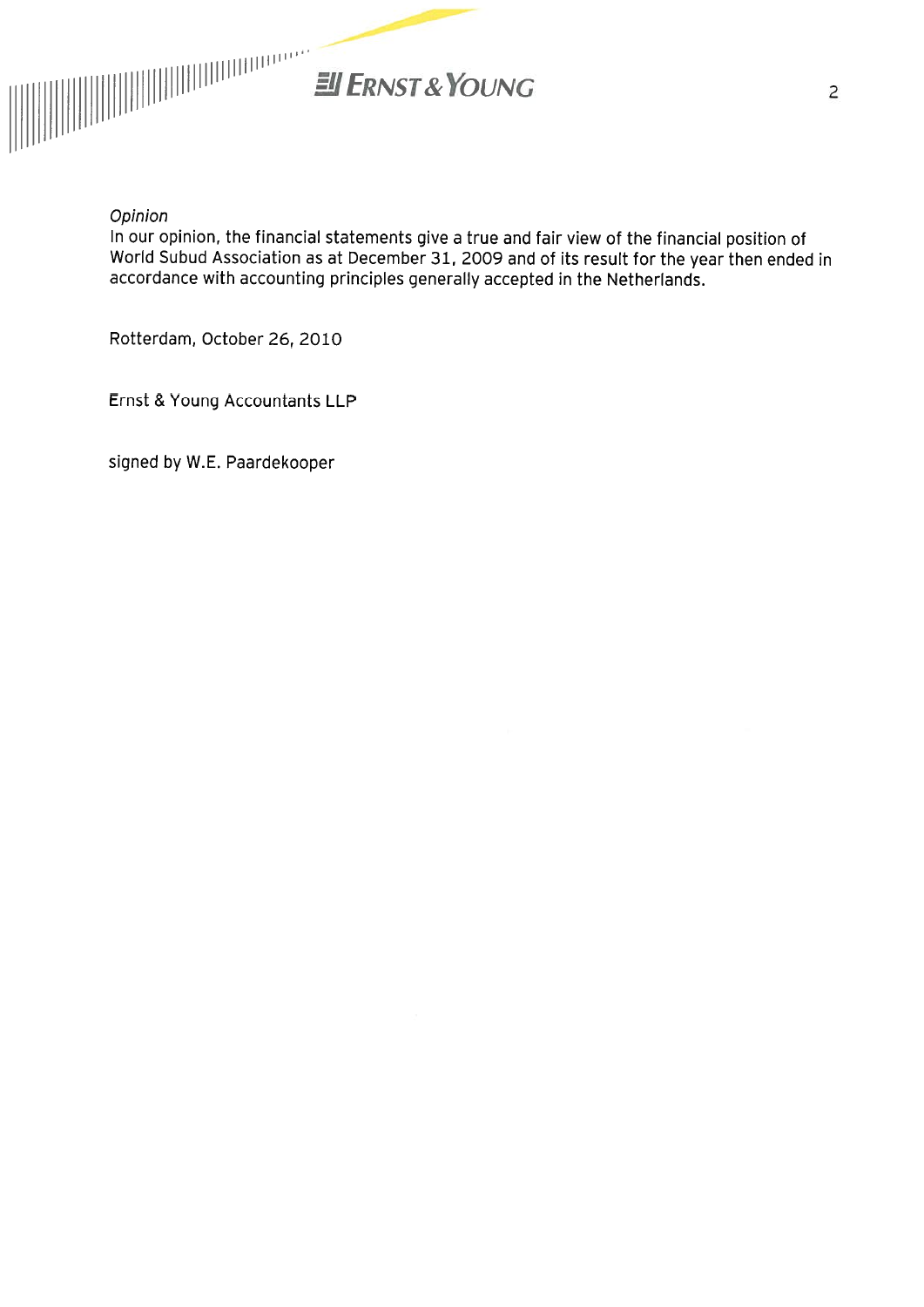$\ddot{\phantom{a}}$ 

**FINANClAL STATEMENTS FOR THE YEAR 2009.** 

Pagina 1 van 11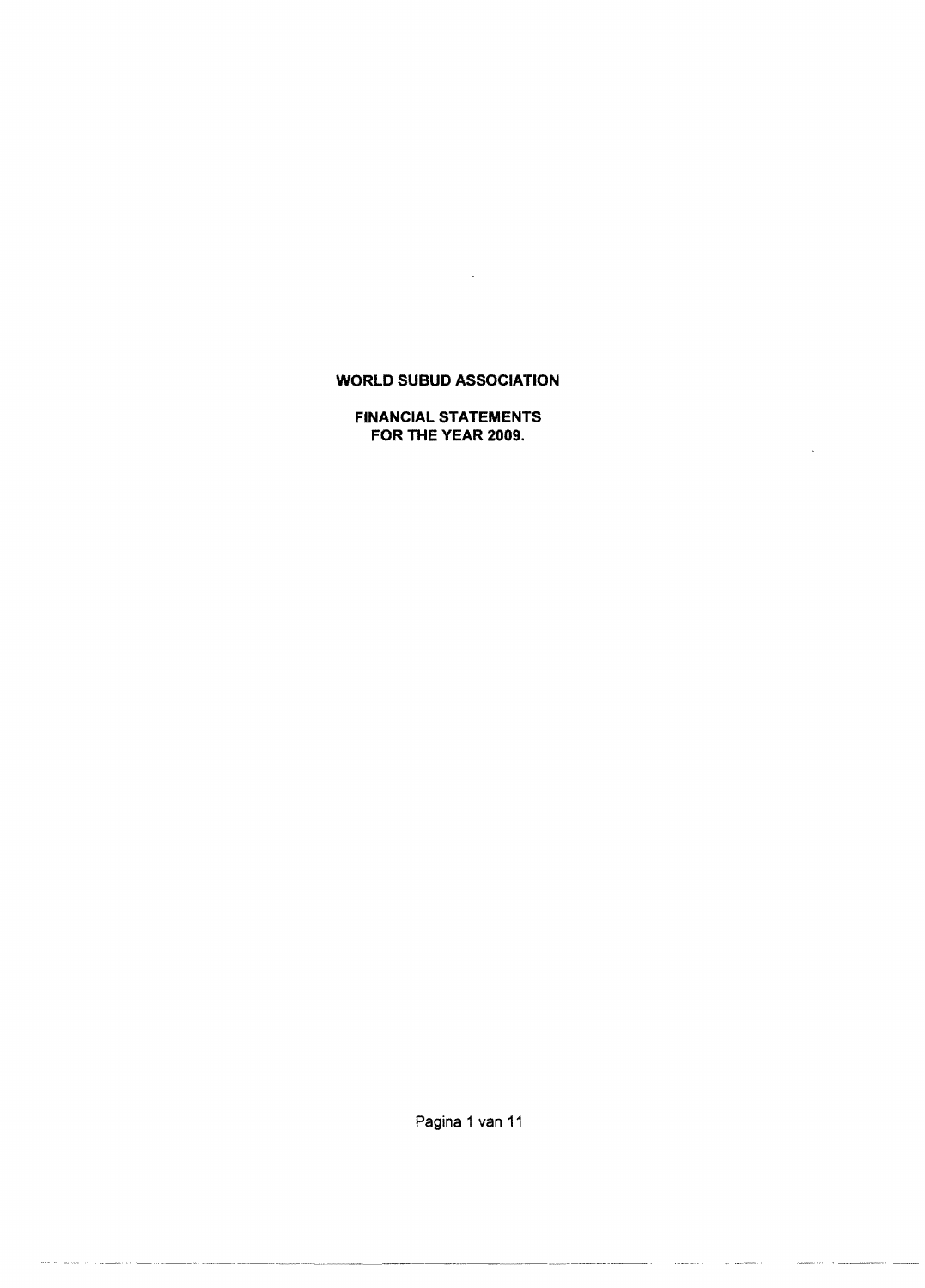Statements of Financial Position as of December 31,2009 and 2008. (in US dollars)

|                                                                                                                                                                     |                         |          | 31 December 2009                                  | 31 December 2008 |  |                               |                                                   |  |  |  |  |
|---------------------------------------------------------------------------------------------------------------------------------------------------------------------|-------------------------|----------|---------------------------------------------------|------------------|--|-------------------------------|---------------------------------------------------|--|--|--|--|
| <b>ASSETS</b><br>Banks/Cash                                                                                                                                         |                         | \$       | 277,900                                           |                  |  | \$                            | 441,648                                           |  |  |  |  |
| <b>Custodial accounts</b>                                                                                                                                           |                         | \$       | 18,030                                            |                  |  | \$                            | 28,863                                            |  |  |  |  |
| Accounts receivables                                                                                                                                                |                         | \$       | 327,189                                           |                  |  | \$                            | 14,584                                            |  |  |  |  |
| <b>Total Assets</b>                                                                                                                                                 | -S                      |          | 623,119                                           |                  |  | S                             | 485,095                                           |  |  |  |  |
| <b>LIABILITIES &amp; NET ASSETS</b><br>Liabilities<br>Expense vouchers payable                                                                                      |                         | \$       | 23,626                                            |                  |  | \$                            | 23,734                                            |  |  |  |  |
| Custodial accounts<br><b>Total liabilities</b>                                                                                                                      | $\overline{\mathbf{s}}$ | \$       | 38,017<br>61,643                                  |                  |  | \$<br>$\overline{\mathbf{s}}$ | 44,127<br>67,861                                  |  |  |  |  |
| <b>Net Assets</b><br>Unrestricted/Undesignated<br>Board designated<br><b>Subud Emergency Fund</b><br><b>Temporarily Donor Restricted</b><br><b>Total Net Assets</b> | \$<br>$\frac{3}{5}$     | \$<br>\$ | 388,865<br>142,988<br>15,672<br>13,951<br>561,476 |                  |  | \$<br>8 \$ \$                 | 235,782<br>142,988<br>15,672<br>22,792<br>417,234 |  |  |  |  |
|                                                                                                                                                                     |                         |          |                                                   |                  |  |                               |                                                   |  |  |  |  |

Pagina 2 van 11

T otal Liabilities and Net Assets \$ 623,119 \$ 485,095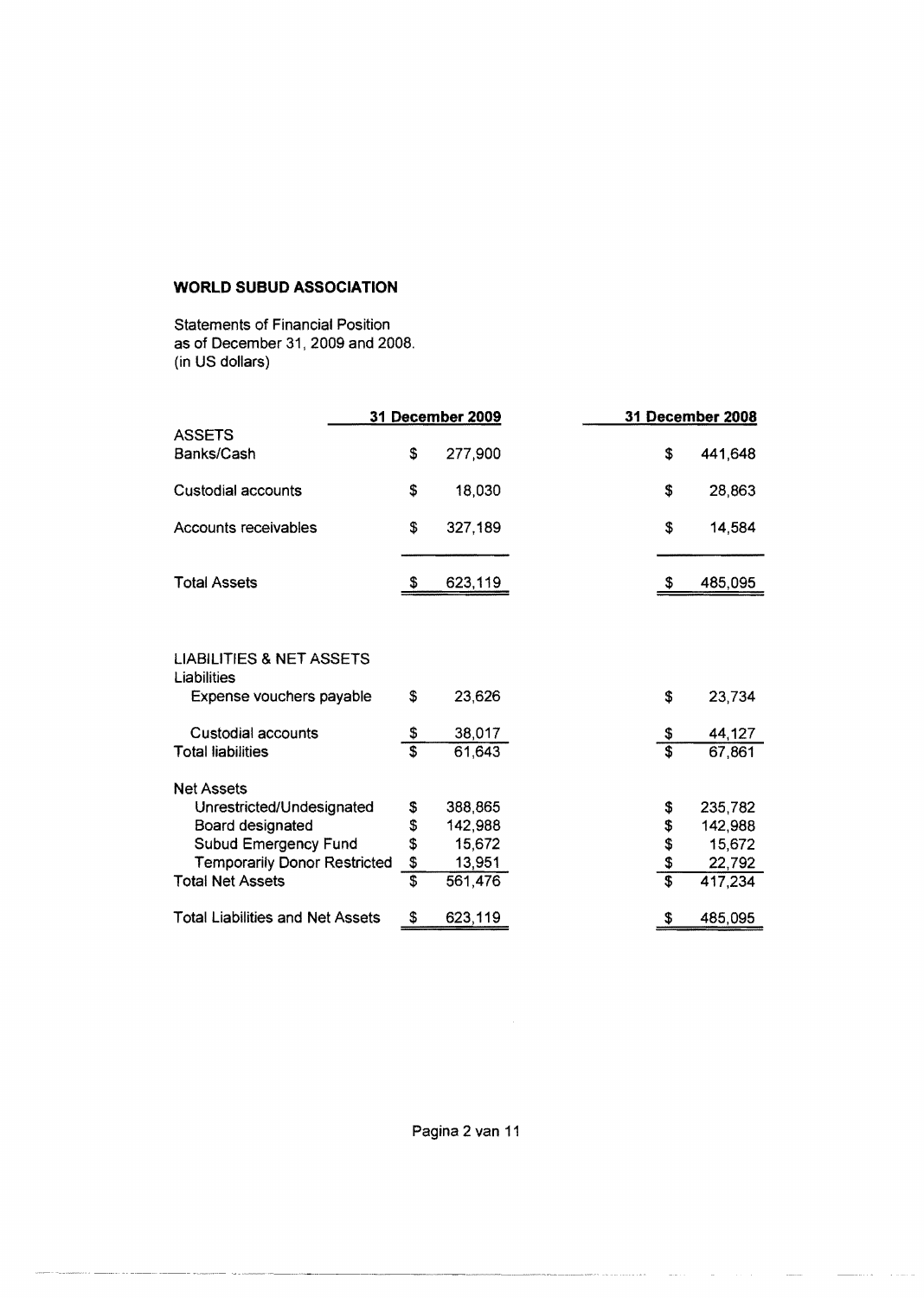Statements of Activity for the year 2009. (in US dollars)

.<br>.......

 $\mathbb{Z}^2$  and  $\mathbb{Z}^2$ 

 $\bar{\omega}$ 

|                                    |               | <b>Unrestricted</b> |                             | <b>Restricted</b> |                             | Total   |
|------------------------------------|---------------|---------------------|-----------------------------|-------------------|-----------------------------|---------|
| Support & Revenue                  |               |                     |                             |                   |                             |         |
| Member contributions               | \$            | 144,305             | \$                          | 47,169            | \$                          | 191,474 |
| Enterprise donations               | \$            | 25,829              | \$                          | 3,720             | \$                          | 29,549  |
| Grants received                    | \$            |                     | \$                          | 134,008           | \$                          | 134,008 |
| Individual donations               | \$            | 222,385             | \$                          | 20,539            |                             | 242,924 |
| Interest received                  | \$            | 2,670               | \$                          |                   |                             | 2,670   |
| Income from activities             |               | 27,177              |                             |                   | \$\$\$\$                    | 27,177  |
| Other income                       | \$<br>\$      | 762                 | \$                          |                   |                             | 762     |
| <b>Total income</b>                | \$            | 423,128             |                             | 205,436           | $\overline{\boldsymbol{s}}$ | 628,564 |
| Net Assets released from restr.    | $\frac{3}{5}$ | 214,278             | \$                          | (214,278)         |                             |         |
| <b>Total Support &amp; Revenue</b> |               | 637,406             | $\overline{\boldsymbol{s}}$ | (8, 842)          | \$                          | 628,564 |
| <b>Expenses</b>                    |               |                     |                             |                   |                             |         |
| Programs                           |               |                     |                             |                   |                             |         |
| Kejiwaan                           |               | 94,288              | \$                          |                   | \$                          | 94,288  |
| <b>Media Units</b>                 | \$<br>\$      | 32,386              | \$<br>\$                    |                   | \$<br>\$                    | 32,386  |
| Other programs                     |               | 130,686             |                             |                   |                             | 130,686 |
| Total program expenses             |               | 257,360             | s                           |                   | $\overline{\$}$             | 257,360 |
| <b>Supporting Services</b>         |               |                     |                             |                   |                             |         |
| WSA Chair & Zone Reps              | \$            | 33,564              | \$                          |                   | \$                          | 33,564  |
| Intl. Subud Committee              | \$            | 98,924              |                             |                   | \$                          | 98,924  |
| World Congress prep.               | $\frac{3}{3}$ | 91,704              | $\frac{6}{3}$               |                   | \$                          | 91,704  |
| <b>Total Supporting Services</b>   |               | 224,192             |                             |                   | $\overline{s}$              | 224,192 |
| <b>Currency differences</b>        | \$            | 2,770               | \$                          |                   | \$                          | 2,770   |
| <b>Total Expenses</b>              | \$            | 484,322             | \$                          |                   | \$                          | 484,322 |
| Change in Net Assets (deficit)     | \$            | 153,084             | \$                          | (8,842)           | \$                          | 144,242 |
| Net Assets beginning of period     | \$            | 378,770             | \$                          | 38,464            | \$                          | 417,234 |
| Net Assets end of period           | \$            | 531,854             | \$                          | 29,622            | \$                          | 561,476 |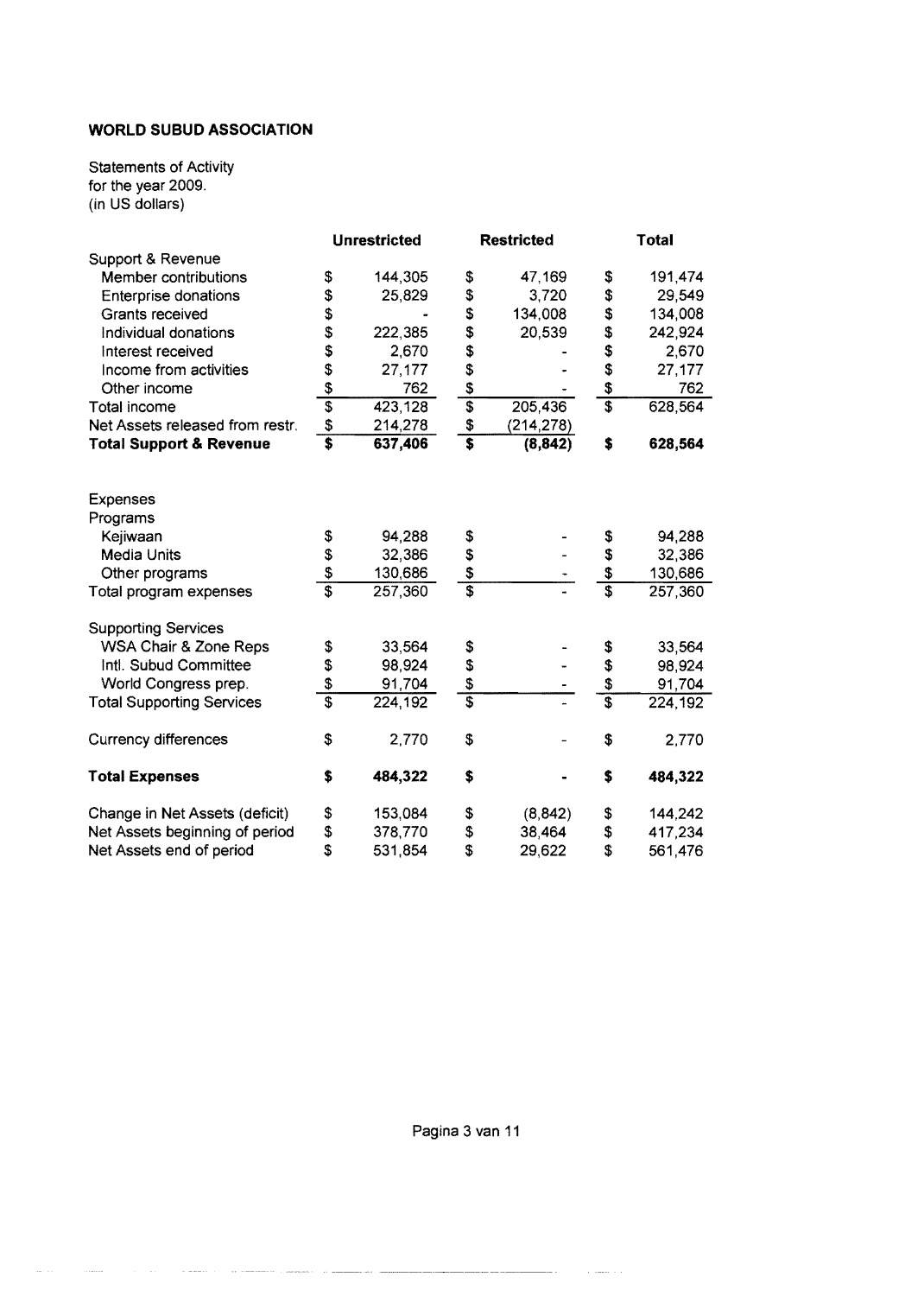Statements of Activity for the year 2008. (in US dollars)

|                                    |               | <b>Unrestricted</b> |                                        | <b>Restricted</b> | <b>Total</b>     |
|------------------------------------|---------------|---------------------|----------------------------------------|-------------------|------------------|
| Support & Revenue                  |               |                     |                                        |                   |                  |
| Member contributions               | \$            | 145,764             | \$                                     | 31,687            | \$<br>177,451    |
| <b>Enterprise donations</b>        | \$            | 31,310              | \$<br>\$                               | 7,443             | \$<br>38,753     |
| Grants received                    | \$            |                     |                                        | 64,000            | \$<br>64,000     |
| Individual donations               |               | 71,283              | \$                                     | 43,517            | \$<br>114,800    |
| Interest received                  | \$            | 18,477              | \$                                     | 843               | \$<br>19,320     |
| Income from activities             |               | 17,206              | \$                                     |                   | \$<br>17,206     |
| Other income                       | $\frac{6}{3}$ | 5,367               | \$                                     |                   | \$<br>5,367      |
| Total income                       |               | 289,407             | $\overline{\boldsymbol{\mathfrak{s}}}$ | 147,490           | 436,897          |
| Net Assets released from restr.    | \$            | 1,134,126           | \$                                     | (1, 134, 126)     |                  |
| <b>Total Support &amp; Revenue</b> | 3             | 1,423,533           | 3                                      | (986, 636)        | \$<br>436,897    |
| <b>Expenses</b>                    |               |                     |                                        |                   |                  |
| Programs                           |               |                     |                                        |                   |                  |
| Kejiwaan                           |               | 132,189             | \$<br>\$                               |                   | \$<br>132,189    |
| <b>Media Units</b>                 |               | 33,016              |                                        |                   | \$<br>33,016     |
| Other programs                     | မှ မှ မှ မှ   | 809,430             | \$                                     |                   | \$<br>809,430    |
| Total program expenses             |               | 974,635             |                                        |                   | 974,635          |
| <b>Supporting Services</b>         |               |                     |                                        |                   |                  |
| WSA Chair & Zone Reps              | \$<br>\$      | 48,291              | \$                                     |                   | \$<br>48,291     |
| Intl. Subud Committee              |               | 104,552             | \$                                     |                   | \$<br>104,552    |
| World Congress prep.               | $rac{3}{3}$   | 15,882              | \$                                     |                   | \$<br>15,882     |
| <b>Total Supporting Services</b>   |               | 168,725             |                                        |                   | 168,725          |
| <b>Currency differences</b>        | \$            | 74,201              | \$                                     |                   | \$<br>74,201     |
| <b>Total Expenses</b>              | \$            | 1,217,561           | \$                                     |                   | \$<br>1,217,561  |
| Change in Net Assets (deficit)     | \$            | 205,972             | \$                                     | (986, 636)        | \$<br>(780, 664) |
| Net Assets beginning of period     | \$            | 172,798             | \$                                     | 1,025,100         | \$<br>1,197,898  |
| Net Assets end of period           | \$            | 378,770             | \$                                     | 38,464            | \$<br>417,234    |

Pagina 4 van 11

 $\label{eq:1} \frac{1}{\sqrt{2\pi}\sqrt{2\pi}\sqrt{2\pi}}\int_{0}^{\frac{\pi}{2}}\frac{1}{\sqrt{2\pi}\sqrt{2\pi}}\int_{0}^{\frac{\pi}{2}}\frac{1}{\sqrt{2\pi}}\int_{0}^{\frac{\pi}{2}}\frac{1}{\sqrt{2\pi}}\int_{0}^{\frac{\pi}{2}}\frac{1}{\sqrt{2\pi}}\int_{0}^{\frac{\pi}{2}}\frac{1}{\sqrt{2\pi}}\int_{0}^{\frac{\pi}{2}}\frac{1}{\sqrt{2\pi}}\int_{0}^{\frac{\pi}{2}}\frac{1}{\sqrt{2\pi}}\int_{0}^{\frac$ 

a<br>Alban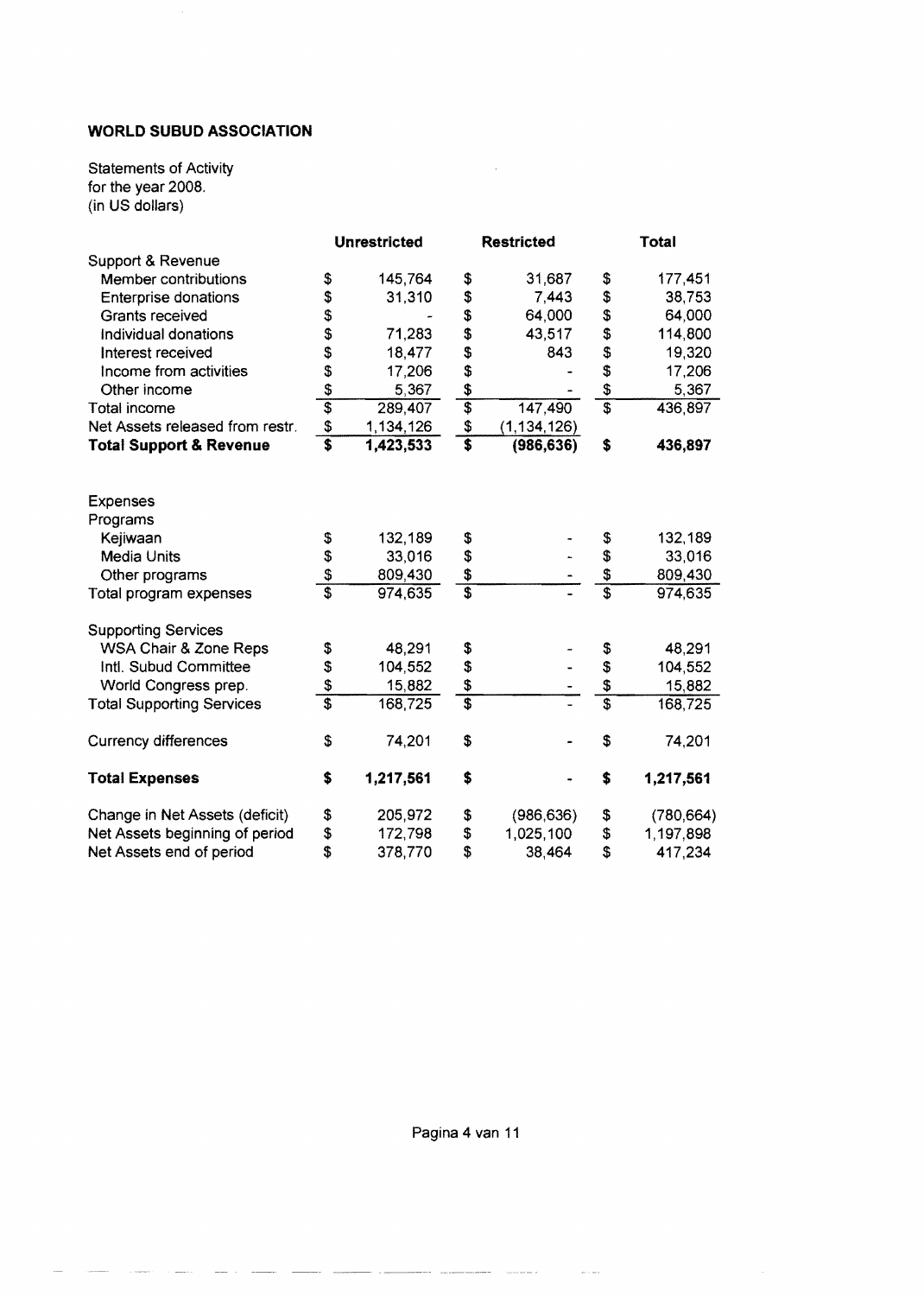Statement ot Cash Flows tor the year 2009. (in US dollars)

 $\label{eq:1} \mathcal{L}_{\text{max}} = \mathcal{L}_{\text{max}} + \mathcal{L}_{\text{max}}$ 

 $\bar{\lambda}$ 

 $\label{eq:1} \frac{1}{2} \left( \frac{1}{2} \sum_{i=1}^{n} \frac{1}{2} \sum_{j=1}^{n} \frac{1}{2} \sum_{j=1}^{n} \frac{1}{2} \sum_{j=1}^{n} \frac{1}{2} \sum_{j=1}^{n} \frac{1}{2} \sum_{j=1}^{n} \frac{1}{2} \sum_{j=1}^{n} \frac{1}{2} \sum_{j=1}^{n} \frac{1}{2} \sum_{j=1}^{n} \frac{1}{2} \sum_{j=1}^{n} \frac{1}{2} \sum_{j=1}^{n} \frac{1}{2} \sum_{j=1}^{n$ 

 $\sim$   $\sim$   $\sim$ 

|                                                                                                                                                                                                                                                | 2009                               | 2008                         |
|------------------------------------------------------------------------------------------------------------------------------------------------------------------------------------------------------------------------------------------------|------------------------------------|------------------------------|
| Cash flows from operating activities<br>(Decrease)/Increase in Total Net Assets (unrestricted)<br>Adjustments to reconcile net surplus (deficit) to<br>net cash provided by operating activities<br>(Increase)/Decrease in accounts receivable | 144,242<br>S.                      | 205,972<br>S.                |
| and advances<br>Increase/(Decrease) accounts payable                                                                                                                                                                                           | (301, 772)<br>S.<br>\$<br>(6, 218) | \$<br>9,673<br>16,718<br>\$  |
| Net cash used in operating activities                                                                                                                                                                                                          | \$(163,748)                        | 232,363<br>S.                |
| Net cash provided by financing activities                                                                                                                                                                                                      | \$                                 | (986, 636)<br>S.             |
| Net cash increase for the period                                                                                                                                                                                                               | \$(163,748)                        | \$ (754, 273)                |
| Cash at beginning of period<br>Cash at end of period                                                                                                                                                                                           | \$<br>441,648<br>S.<br>277,900     | \$1,195,921<br>441,648<br>\$ |

 $\sim$ 

Pagina 5 van 11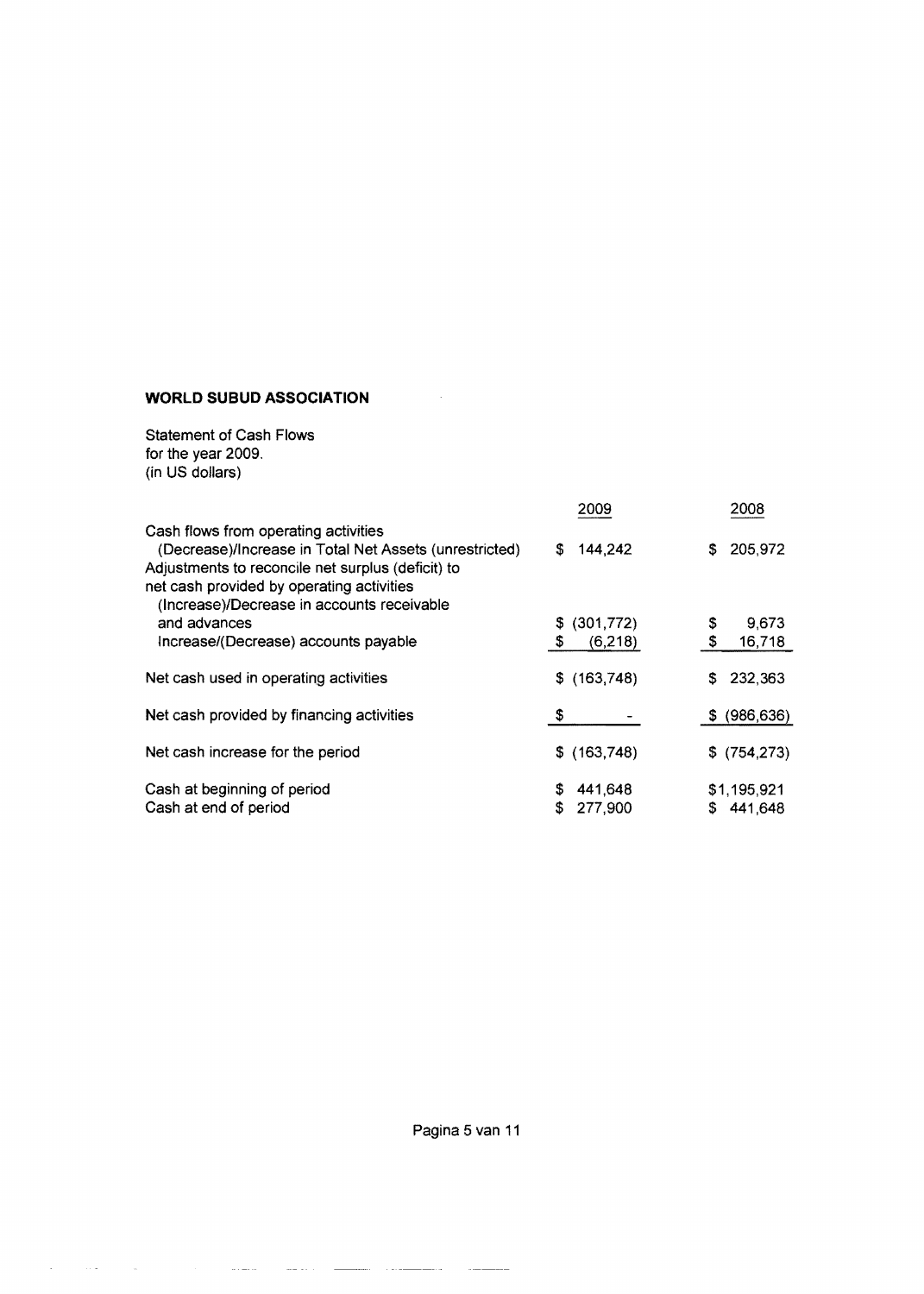$\sim 1$ 

 $\frac{3}{4}$ 

 $\sim$   $\pm$ 

Statement of Functional Expenses for the year 2009 US dollars)

|                                   | general      |    |         | travel/lodging remunerations |            | office | pensions     |    | total   |
|-----------------------------------|--------------|----|---------|------------------------------|------------|--------|--------------|----|---------|
| Kejiwaan program                  |              |    |         |                              |            |        |              |    |         |
| Area 1                            |              | \$ | 19,359  |                              |            |        |              | \$ | 19,359  |
| Area 2                            |              | \$ | 37,290  |                              |            |        |              | \$ | 37,290  |
| Area 3                            |              | \$ | 20,075  |                              |            |        |              | \$ | 20,075  |
| Ibu Rahayu                        |              | \$ |         |                              | \$         | 12,520 |              | \$ | 12,520  |
| <b>Helpers without Borders</b>    |              | \$ | 5,044   |                              |            |        |              | \$ | 5,044   |
| Media Unit program                |              |    |         |                              |            |        |              |    |         |
| <b>International Archives</b>     | \$<br>23,711 |    |         |                              |            |        |              | \$ | 23,711  |
| Intl. Archives Achel              | \$<br>3,675  |    |         |                              |            |        |              | \$ | 3,675   |
| Bapak's Talks Translation project | \$           |    |         |                              |            |        |              | \$ |         |
| <b>History of Subud project</b>   | \$<br>5,000  |    |         |                              |            |        |              | s  | 5,000   |
| Other                             | \$           |    |         |                              |            |        |              | S  |         |
| Human Activity projects           |              |    |         |                              |            |        |              |    |         |
| Intl. Almoners                    | \$<br>13,193 |    |         |                              | \$         | 640    |              | \$ | 13,833  |
| Intl. Youth Travel Fund           | \$           |    | 91,062  |                              |            |        |              | \$ | 91,062  |
| Social Welfare                    | \$           |    | 260     |                              |            |        |              | S  | 260     |
| Culture                           |              |    | 1,000   |                              |            |        |              |    | 1,000   |
| Youth                             |              |    | 5,957   |                              |            |        |              |    | 5,957   |
| <b>External relations</b>         | \$           | \$ | 5,506   |                              |            |        |              |    | 5,506   |
| Support for Zones                 | \$<br>8,760  |    |         |                              | \$         | 1,919  |              | \$ | 10,679  |
| Wisma Subud H.P.P.                |              | \$ | 1,195   |                              |            |        |              | \$ | 1,195   |
| Website                           | \$<br>1,194  |    |         |                              |            |        |              | Ŝ  | 1,194   |
| Supporting services               |              |    |         |                              |            |        |              |    |         |
| WSA Chair, Zone-Reps, WSC         | \$<br>13,262 |    | 20,302  |                              |            |        |              |    | 33,564  |
| LS.C.                             | \$           |    | 5,286   | \$<br>58,447                 | \$         | 18,665 | \$<br>16,527 | \$ | 98,925  |
| <b>World Congress</b>             | 9,945        | S  | 81,759  |                              |            |        |              |    | 91,704  |
|                                   | \$<br>78,740 | \$ | 294,095 | \$<br>58,447                 | $\sqrt{3}$ | 33,744 | \$<br>16,527 | \$ | 481,553 |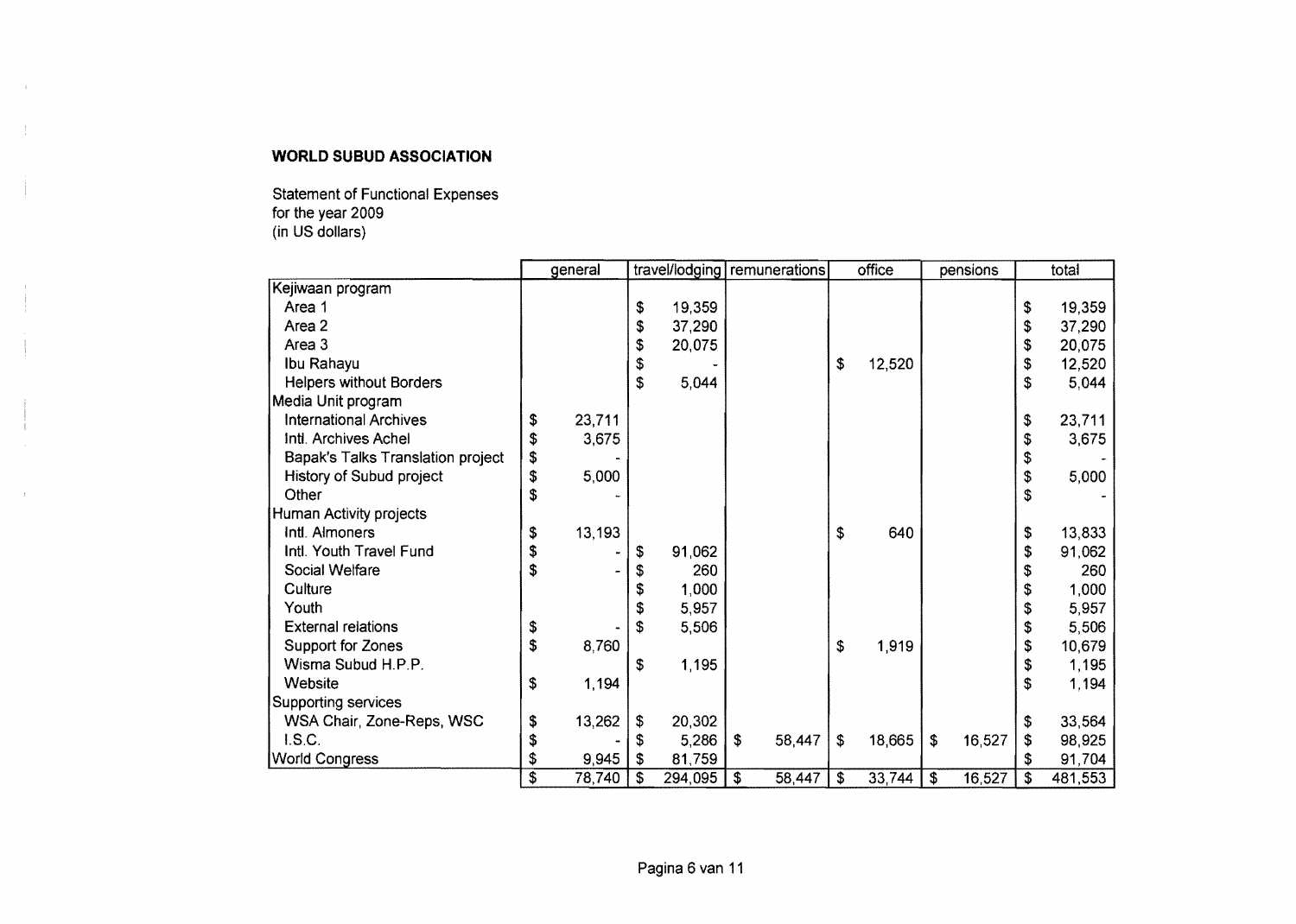$\sim$   $\sim$ 

 $\sim$   $\mu$ 

 $\sim 10^{-7}$ 

Statement of Functional Expenses for the year 2008 (in US dollars)

|                                    | general       |    | travel/lodging | remunerations | office       |                 | pensions |                           | total     |
|------------------------------------|---------------|----|----------------|---------------|--------------|-----------------|----------|---------------------------|-----------|
| Kejiwaan program                   |               |    |                |               |              |                 |          |                           |           |
| Area 1                             |               | \$ | 35,142         |               |              |                 |          | \$                        | 35,142    |
| Area 2                             |               | S  | 54,368         |               |              |                 |          | S                         | 54,368    |
| Area 3                             |               |    | 26,670         |               |              |                 |          |                           | 26,670    |
| Ibu Rahayu                         |               | \$ |                |               | \$<br>12,520 |                 |          | \$                        | 12,520    |
| <b>Helpers without Borders</b>     |               | \$ | 3,490          |               |              |                 |          | \$                        | 3,490     |
| Media Unit program                 |               |    |                |               |              |                 |          |                           |           |
| <b>Tape Preservation Unit</b>      | \$            |    |                | \$<br>1,390   | \$<br>6,542  | \$              | 2,975    |                           | 10,907    |
| Bapak's Talks Translation project  | \$            |    |                |               |              |                 |          |                           |           |
| <b>International Archives</b>      | \$<br>12,109  |    |                |               |              |                 |          |                           | 12,109    |
| History of Subud project           | \$<br>10,000  |    |                |               |              |                 |          | S                         | 10,000    |
| Other                              | \$            |    |                |               |              |                 |          |                           |           |
| Human Activity projects            |               |    |                |               |              |                 |          |                           |           |
| Intl. Almoners                     | \$<br>22,802  |    |                |               |              |                 |          | \$                        | 22,802    |
| Special project                    | 751,535       |    |                |               |              |                 |          | \$                        | 751,535   |
| Social Welfare                     | 2,000         | S  | 3,431          |               |              |                 |          |                           | 5,431     |
| Culture                            | 4,564         | \$ | 2,690          |               |              |                 |          |                           | 7,254     |
| Youth                              | 5,287         | S  | 4,348          |               |              |                 |          |                           | 9,635     |
| <b>External relations</b>          | \$            |    |                |               |              |                 |          |                           |           |
| Website                            | \$<br>8,619   |    |                |               |              |                 |          | \$                        | 8,619     |
| Supporting services                |               |    |                |               |              |                 |          |                           |           |
| WSA Chair, Zone-Reps               | \$<br>19,500  | \$ | 32,944         |               |              |                 |          |                           | 52,444    |
| LS.C.                              | \$            |    | 14,177         | \$<br>59,335  | \$<br>14,573 | \$              | 16,467   |                           | 104,552   |
| <b>World Congress preparations</b> |               |    | 15,882         |               |              |                 |          |                           | 15,882    |
|                                    | \$<br>836,416 | \$ | 193,142        | \$<br>60,725  | \$<br>33,635 | $\overline{\$}$ | 19,442   | $\boldsymbol{\mathsf{s}}$ | 1,143,360 |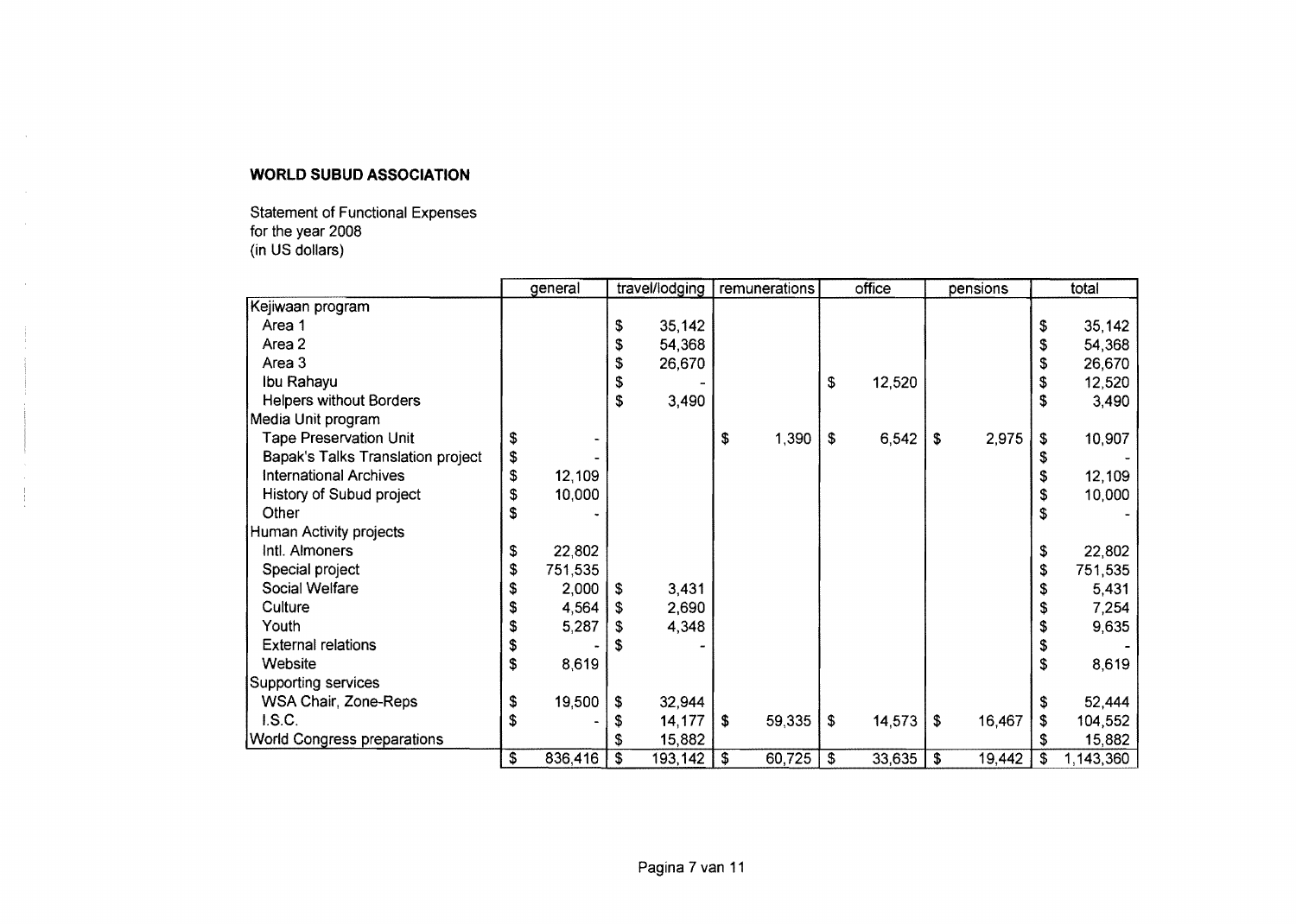Statement of Income & Revenue for the year 2009 (in US dollars)

 $\sim$ 

 $\sim 3\%$ 

 $\frac{1}{2}$ 

|                                | Unrestricted  |               |                          |    | <b>Temporarily Restricted</b> |              |    |                               |       |         |
|--------------------------------|---------------|---------------|--------------------------|----|-------------------------------|--------------|----|-------------------------------|-------|---------|
|                                |               |               | Kejiwaan prog Media Unit |    |                               |              |    | Human Activity World Congress | Total |         |
| Member countries contributions |               |               |                          |    |                               |              |    |                               |       |         |
| Zone 1-2                       | \$<br>19,994  | \$            |                          |    |                               | \$<br>500    | \$ |                               | \$    | 20,494  |
| Zone 3                         | \$<br>74,888  | S             | 4,407                    |    |                               | \$<br>521    | \$ | 17,761                        | \$    | 97,577  |
| Zone 4                         | \$<br>21,090  | S             |                          | S  |                               |              | S  | 12,644                        |       | 33,734  |
| Zone $5-6$                     | \$<br>500     |               |                          |    |                               |              |    |                               |       | 500     |
| Zone 7                         | \$<br>26,489  | $\mathbf{\$}$ | 11,336                   |    |                               |              | \$ |                               | \$    | 37,825  |
| Zone 8                         | \$<br>1,300   |               |                          |    |                               |              |    |                               |       | 1,300   |
| Zone 9                         | \$<br>44      |               |                          |    |                               |              |    |                               |       | 44      |
| Enterprise donations           |               |               |                          |    |                               |              |    |                               |       |         |
| Zone 3                         | \$            |               |                          |    |                               | \$<br>3,720  |    |                               |       | 3,720   |
| Zone 4                         | \$<br>25,829  |               |                          |    |                               |              |    |                               |       | 25,829  |
| Zone 7                         | \$            | S             |                          |    |                               | \$           |    |                               |       |         |
| Grants                         |               |               |                          |    |                               |              |    |                               | s     |         |
| Muhd. Subuh Foundation         |               | \$            | 27,503                   | \$ | 15,000                        | \$<br>10,000 | \$ | 46,008                        | \$    | 98,511  |
| G.H.F.P.                       |               |               |                          |    |                               | 1,027        |    | 29,970                        | \$    | 30,997  |
| <b>SDIA</b>                    |               |               |                          |    |                               |              |    | 4,500                         | \$    | 4,500   |
| Individual member donations    | \$<br>222,385 | \$            | 1,726                    | \$ |                               | 6,996        | \$ | 11,817                        | \$    | 242,924 |
| <b>Activities</b>              | \$            |               |                          |    |                               |              |    | 26,777                        | s     | 26,777  |
| Interest                       | 2,670         |               |                          |    |                               |              |    |                               | S     | 2,670   |
| Sundry                         | 1,162         |               |                          |    |                               |              |    |                               | S     | 1,162   |
|                                |               |               |                          |    |                               |              |    |                               |       |         |
| Total                          | \$<br>396,351 | \$            | 44,972                   | \$ | 15,000                        | \$<br>22,764 | \$ | 149,477                       | \$    | 628,564 |

Enterprise donations were received from FloChem als (Norway) and Altar SA (Portual)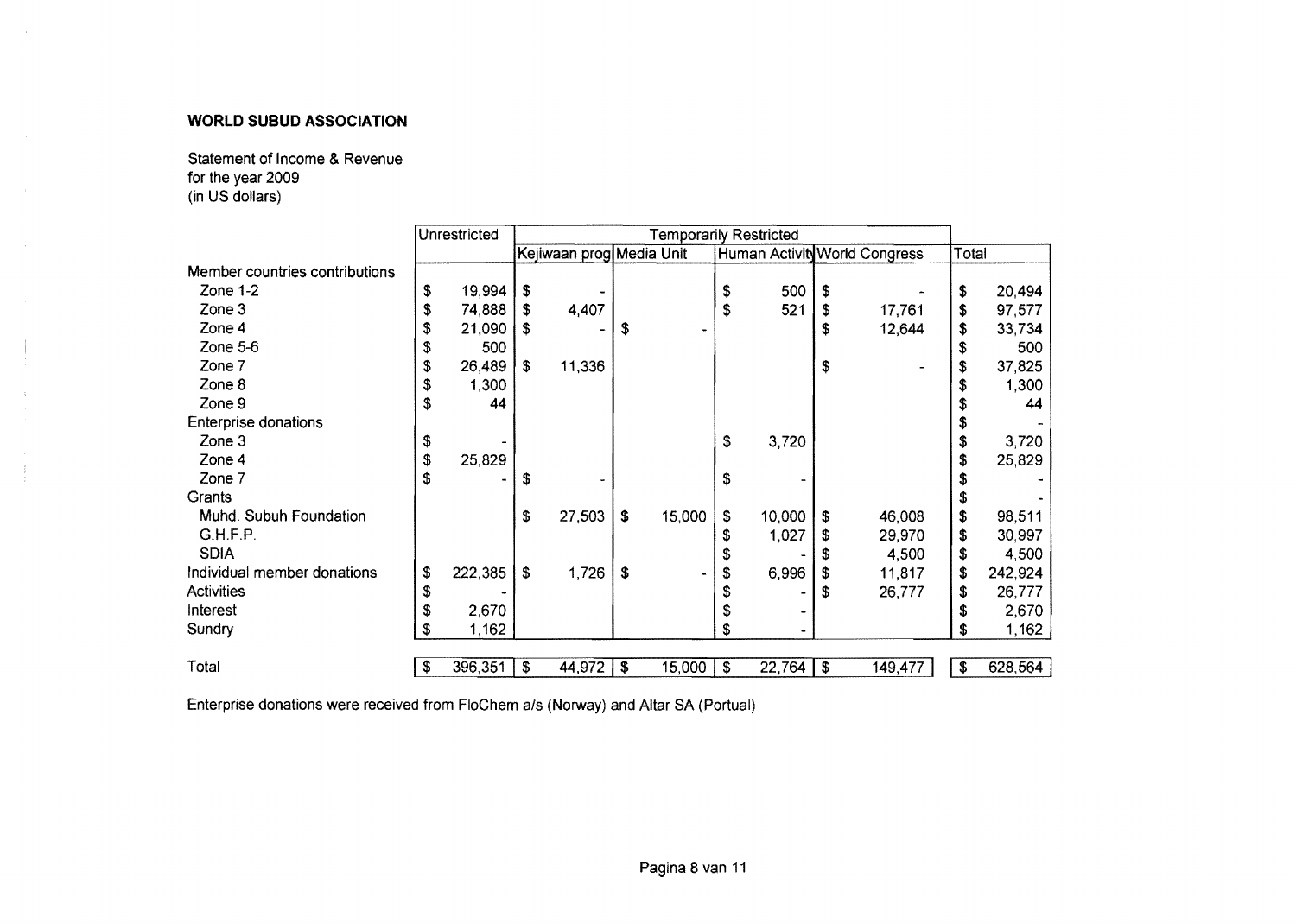Statement ot Income & Revenue tor the year 2008 (in US dollars)

 $\frac{1}{4}$ 

÷

|                                | Unrestricted  |    |                            | <b>Temporarily Restricted</b> |               |                       |                |                          |    |         |
|--------------------------------|---------------|----|----------------------------|-------------------------------|---------------|-----------------------|----------------|--------------------------|----|---------|
|                                |               |    | Kejiwaan progr. Media Unit |                               |               | <b>Human Activity</b> |                | Supporting Service Total |    |         |
| Member countries contributions |               |    |                            |                               |               |                       |                |                          |    |         |
| Zone $1-2$                     | \$<br>17,940  | \$ | 200                        |                               |               |                       | \$             | 2,000                    | \$ | 20,140  |
| Zone 3                         | \$<br>85,547  | \$ | 20,171                     |                               | \$            |                       | \$             | 97                       | \$ | 105,815 |
| Zone 4                         | \$<br>14,091  | S  |                            | \$                            |               |                       |                |                          |    | 14,091  |
| Zone 5-6                       | \$            |    |                            |                               |               |                       |                |                          |    |         |
| Zone 7                         | \$<br>26,400  | \$ | 9,219                      |                               |               |                       | \$             |                          |    | 35,619  |
| Zone 8                         | \$<br>458     |    |                            |                               |               |                       |                |                          |    | 458     |
| Zone 9                         | \$<br>1,328   |    |                            |                               |               |                       |                |                          |    | 1,328   |
| Enterprise donations           |               |    |                            |                               |               |                       |                |                          |    |         |
| Zone 3                         | \$<br>12,655  |    |                            |                               |               |                       |                |                          |    | 12,655  |
| Zone 4                         | \$<br>13,655  |    |                            |                               |               |                       |                |                          |    | 13,655  |
| Zone 7                         | \$<br>5,000   | \$ | 7,443                      |                               | <sup>\$</sup> |                       |                |                          |    | 12,443  |
| Grants                         |               |    |                            |                               |               |                       |                |                          |    |         |
| Muhd. Subuh Foundation         |               | \$ | 30,000                     | \$<br>25,000                  | \$            | 5,000                 |                |                          | S  | 60,000  |
| G.H.F.P.                       |               |    |                            |                               |               |                       | S              | 4,000                    | S  | 4,000   |
| Other                          |               |    |                            |                               |               |                       |                |                          | \$ |         |
| Individual member donations    | \$<br>71,283  | \$ | 25,037                     | \$                            | \$            | 18,380                | \$             | 100                      | \$ | 114,800 |
| <b>Activities</b>              | \$            |    |                            |                               |               |                       | S              | 17,206                   | \$ | 17,206  |
| Interest                       | \$<br>18,477  |    |                            |                               | \$            | 843                   |                |                          | \$ | 19,320  |
| Sundry                         | \$<br>5,367   |    |                            |                               | \$            |                       |                |                          | S  | 5,367   |
|                                |               |    |                            |                               |               |                       |                |                          |    |         |
| Total                          | \$<br>272,201 | \$ | 92,070                     | \$<br>$25,000$   \$           |               | 24,223                | $\mathfrak{s}$ | 23,403                   | \$ | 436,897 |

Enterprise donations were received trom M. Guerin Enterprise (Spain), FloChem als (Norway) and the Emseal Group (Canada/USA).

Many known and unknown in~kind donations were made as usual, among which trom Graphic Solutions (USA) which designed the 2006 WSA Annual Report.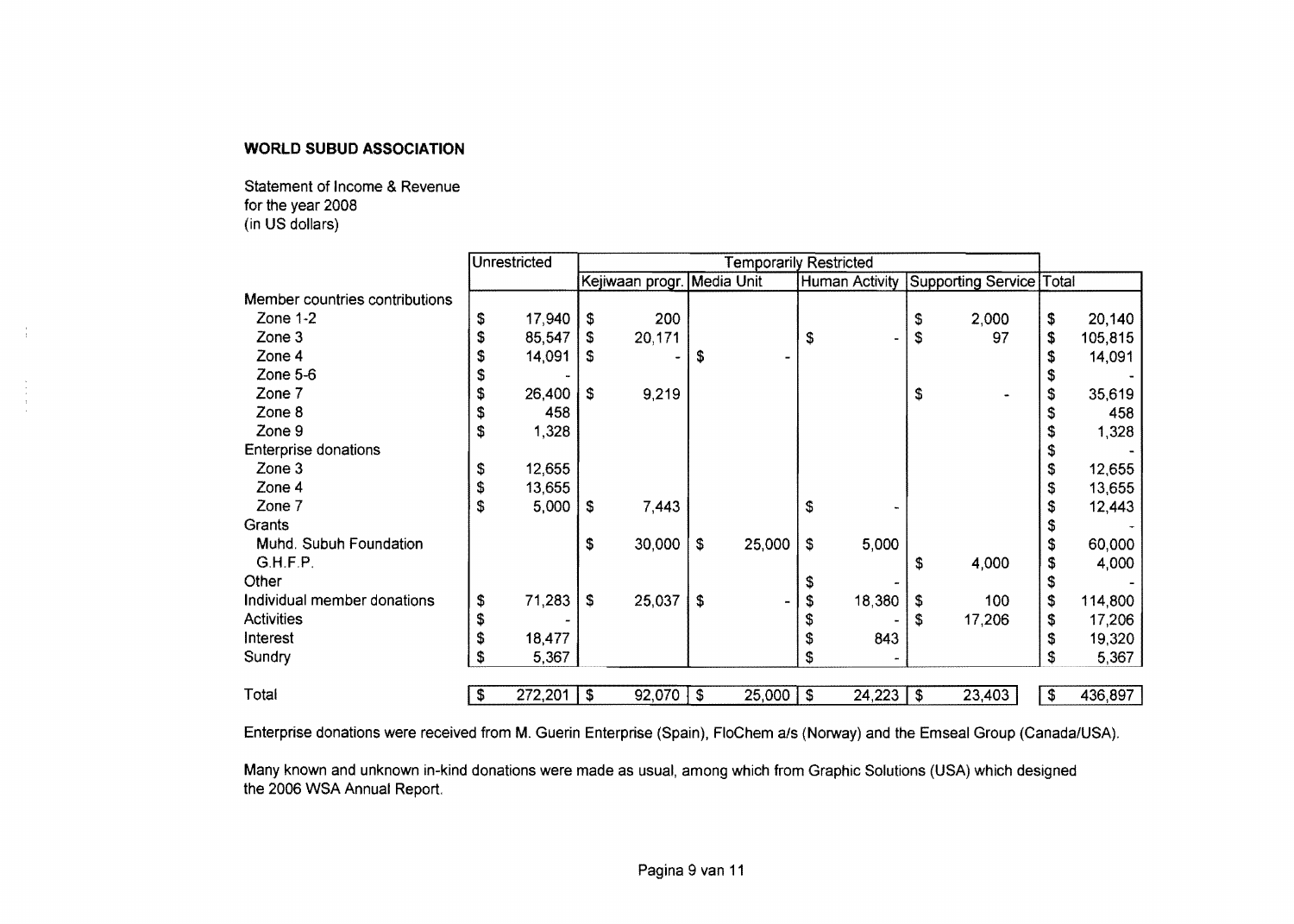الشكار المتحدث

Statement of Changes in temporarily restricted donations in the year 2009 ( in US dollars)

|                                    |                                  | received    |          | received | spent         | balance |          |  |
|------------------------------------|----------------------------------|-------------|----------|----------|---------------|---------|----------|--|
|                                    |                                  | prev. years |          | in 2009  | in 2009       |         | end 2009 |  |
| Restriction in use:                |                                  |             |          |          |               |         |          |  |
| <b>International Helper Travel</b> | \$                               |             | \$       | 43,043   | \$<br>43,043  | \$      |          |  |
| <b>Helpers without Borders</b>     | \$                               | 5,898       | \$       | 503      | \$<br>5,044   | \$      | 1,357    |  |
| <b>International Archives</b>      |                                  |             | \$       | 10,000   | \$<br>10,000  | \$      |          |  |
| History of Subud                   |                                  |             | \$       | 5,000    | \$<br>5,000   |         |          |  |
| Subud Emergency Team               | \$                               |             | \$       | 10,750   | \$<br>10,750  | \$      |          |  |
| <b>External Relations</b>          | \$                               | 8,370       | \$       | 1,027    | \$<br>4,397   | \$      | 5,000    |  |
| African Group Support              | \$                               | 100         | \$       |          | \$<br>100     | \$      |          |  |
| Joint Wings Action                 | \$                               | 1,118       |          |          | \$<br>1,118   | \$      |          |  |
| Russia Support                     | \$                               | 871         | \$<br>\$ |          | \$<br>871     | \$      |          |  |
| <b>WC Delegate Support</b>         | \$                               |             | \$       | 30,790   | \$<br>30,790  | \$      |          |  |
| <b>IYTF</b>                        | \$                               |             | \$       | 94,850   | \$<br>91,062  | \$      | 3,788    |  |
| Cuba support                       | \$                               | 97          | \$       |          | \$<br>97      | \$      |          |  |
| Ibu Rahayu travel                  | \$                               | 2,885       | \$       | 1,427    | \$<br>4,312   | \$      |          |  |
| <b>ISC Secretariat</b>             | \$                               |             |          |          | \$            | \$      |          |  |
| <b>SICA</b>                        | \$                               |             | \$<br>\$ |          | \$            | \$      |          |  |
| <b>YES Quest</b>                   | \$                               | 3,453       | \$       |          | \$<br>3,453   | \$      |          |  |
| Kingantoko Water                   | \$                               |             | \$       | 3,046    | \$<br>3,046   | \$      |          |  |
| <b>WSHPP</b>                       | \$                               |             | \$       | 5,000    | \$<br>1,195   | \$      | 3,805    |  |
|                                    | \$                               | 22,792      | \$       | 205,436  | \$<br>214,278 | \$      | 13,950   |  |
| Permanently restricted             |                                  |             |          |          |               |         |          |  |
| <b>Subud Emergency Fund</b>        | $\overline{\boldsymbol{\theta}}$ | 15,672      | \$       |          | \$            | \$      | 15,672   |  |
|                                    | \$                               | 38,464      | \$       | 205,436  | \$<br>214,278 | \$      | 29,622   |  |

 $\hat{f}$  , and the set of the set of the set of the set of the set of the set of the set of the set of the set of the set of the set of the set of the set of the set of the set of the set of the set of the set of the set o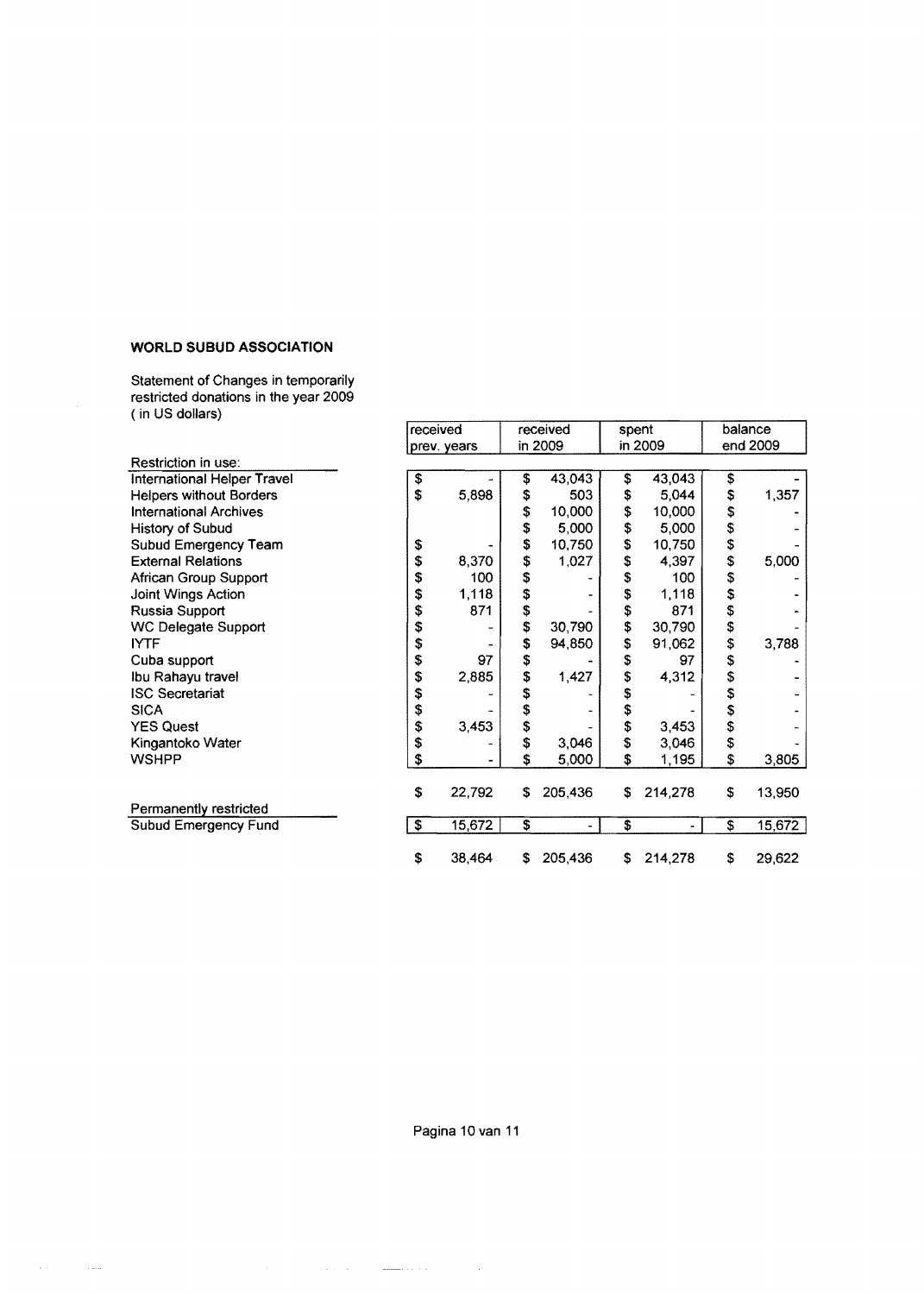Statement of Changes in temporarily<br>restricted donations in the year 2008<br>(in US dollars)

|                                    | received        |                 | received |    | spent       | balance |          |
|------------------------------------|-----------------|-----------------|----------|----|-------------|---------|----------|
|                                    | prev. years     |                 | in 2008  |    | in 2008     |         | end 2008 |
| Restriction in use:                |                 |                 |          |    |             |         |          |
| <b>International Helper Travel</b> | \$              | \$              | 85,732   | \$ | 85,732      | \$      |          |
| <b>Helpers without Borders</b>     | \$<br>5,935     | \$              | 3.453    | \$ | 3,490       | \$      | 5,898    |
| <b>International Archives</b>      |                 | \$              | 15,000   | \$ | 15,000      | \$      |          |
| History of Subud                   |                 | \$              | 10,000   | \$ | 10,000      | \$      |          |
| Subud Emergency Team               | \$<br>3,261     | \$              | 13,018   | \$ | 16,279      | \$      |          |
| <b>External Relations</b>          | \$<br>8,370     | \$              |          | \$ |             | \$      | 8,370    |
| African Group Support              | \$<br>100       | \$              |          |    |             | \$      | 100      |
| Joint Wings Action                 | \$<br>1,118     | \$              |          | \$ |             | \$      | 1,118    |
| Russia Support                     | \$<br>871       | \$              |          | \$ |             | \$      | 871      |
| Kali visioning                     | \$              | \$              | 4,000    | \$ | 4,000       | \$      |          |
| Albadi School, DRC                 | \$              | \$              | 790      | \$ | 790         | \$      |          |
| <b>IYTF</b>                        | \$              | \$              | 5,287    | \$ | 5,287       | \$      |          |
| Cuba support                       | \$              | \$              | 97       | \$ |             | \$      | 97       |
| Ibu Rahayu travel                  | \$              | \$              | 2,885    | \$ |             | \$      | 2,885    |
| <b>ISC Secretariat</b>             | \$              | \$              | 100      | \$ | 100         | \$      |          |
| <b>SICA</b>                        | \$              | \$              | 1,674    | \$ | 1,674       | \$      |          |
| <b>YES Quest</b>                   | \$              | \$              | 3,453    | \$ |             | \$      | 3,453    |
| Zone 1-2 meeting                   | \$              | \$              | 2,000    | \$ | 2,000       | \$      |          |
| <b>Special Purpose</b>             | \$<br>983,956   | \$              |          | S  | 983,956     | \$      |          |
|                                    | \$<br>1,003,611 | S               | 147,489  |    | \$1,128,308 | \$      | 22,792   |
| Permanently restricted             |                 |                 |          |    |             |         |          |
| Subud Emergency Fund               | \$<br>21,489    | $\overline{\$}$ | -        | S  | 5,817       | \$      | 15,672   |
|                                    | \$<br>1,025,100 | \$              | 147,489  |    | \$1,134,125 | \$      | 38,464   |

 $\mu$  , and an expected by the contract of the contract of the contract of  $\mu$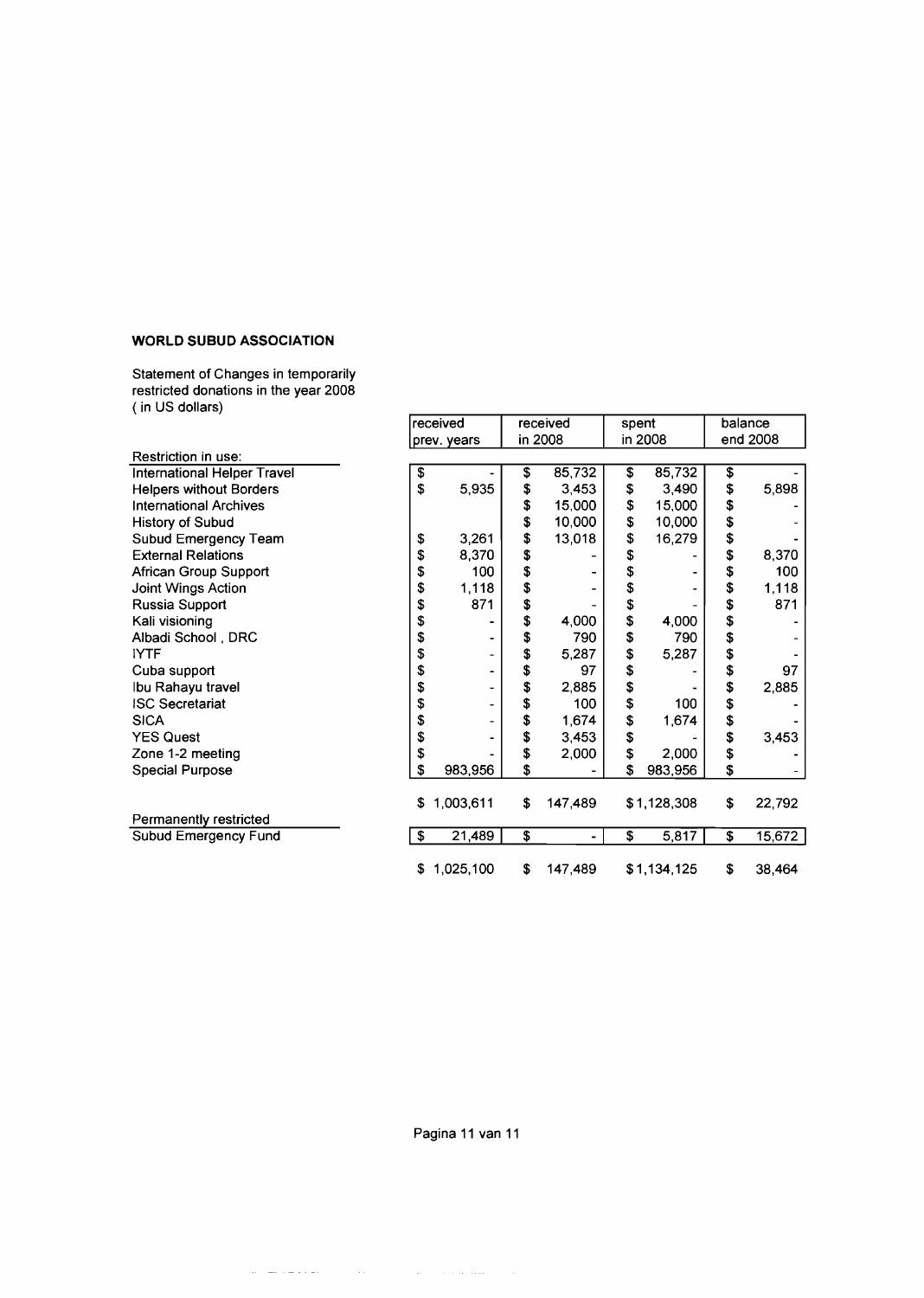#### **NOTE 1 - SUMMARY OF SIGNIFICANT ACCOUNTING POLICIES**

#### Organization, Purpose. Affiliation, and Tax Status

The World Subud Association, a non-profit tax-exempt corporation, was organized October 2, 1989, in the District ot Columbia, United States of America. The Organization was created for the purpose of assisting the worldwide development of Subud, which stands for Susila Budhi Dharma, a training in the worship of Almighty God. The Organization solicits Subud members, national Subud organizations, and enterprises of Subud members for contributions, whether or not restricted as to manner, amount, or timing, and applies these funds in programs. In 2009 and 2008 the Organization's programs included the provision of travel and communications funds to volunteer international helpers and others who assisted members and applicants, and the provision of funds to other volunteers who worked tor the various so calied Bapak Legacy projects and other programs. In addition to this, the Organization made grants to affiliated organizations to further develop Subud worldwide. Since the World Congress in January 2010 the principal office of the Organization is located in Kambah, Australia, and the members of the governing council reside in Asia, Australia, Europe, Africa, and the Americas.

The World Subud Association organized the Muhammad Subuh Foundation, a Virginia nonprofit taxexempt corporation, in 1991 for the purpose of holding the long-term assets of the Organization and major gifts, bequests, and endowments of Subud Members. Although the Organization has the right to jointly approve the Foundation's operating budget, the governing bodies and operations of each organization are independent. Accordingly, the accounts of the Foundation have not been combined with those of the World Subud Association.

#### Income Taxes

On April 19, 1990, the Organization was granted tax-exempt status as a section 501 (c)(3) organization and was recognized as a public charity by the United States Internal Revenue Service. Accordingly, no provision has been made for United States Federal or state income taxes.

#### Classification of Net Assets

Net assets are assets reduced by liabilities and are reported in the financial statements in three classes: unrestricted net assets, temporarily restricted net assets, or permanently restricted net assets, based on the absence or existence of donor-imposed restrictions.

Permanently restricted net assets generally result from long-lived assets donated for a specific purpose with a donor stipulation that the assets be preserved and not sold, or from assets donated with donor stipulations that they be invested to provide a permanent souree of income, e.g., endowment funds. The Organization had no permanently restricted net assets during the period covered by the financial statements.

Temporarily restricted net assets are those assets donated for (a) support of particular operating activities, (b) temporary investment for a specified term, (c) use in a specified future period, or (d) acquisition and use of long-lived assets such as buildings.

Unrestricted net assets generally result from receipt of unrestricted contributions, grants, revenues from providing services, producing and delivering goods, and receiving dividends or interest from investments in income-producing assets, less expenses incurred in providing services, producing and delivering goods, raising contributions, and performing administrative functions. The only limitations on the use of unrestricted net assets are the broad limits resulting from the nature of the Organization, the environment in which it operates, the purposes specified in the artieles of incorporation or bylaws, limits from contractual agreements with suppliers and creditors, and self-imposed limits such as voluntary resolutions by the Directors to designate a portion of its unrestricted net assets for a particular use.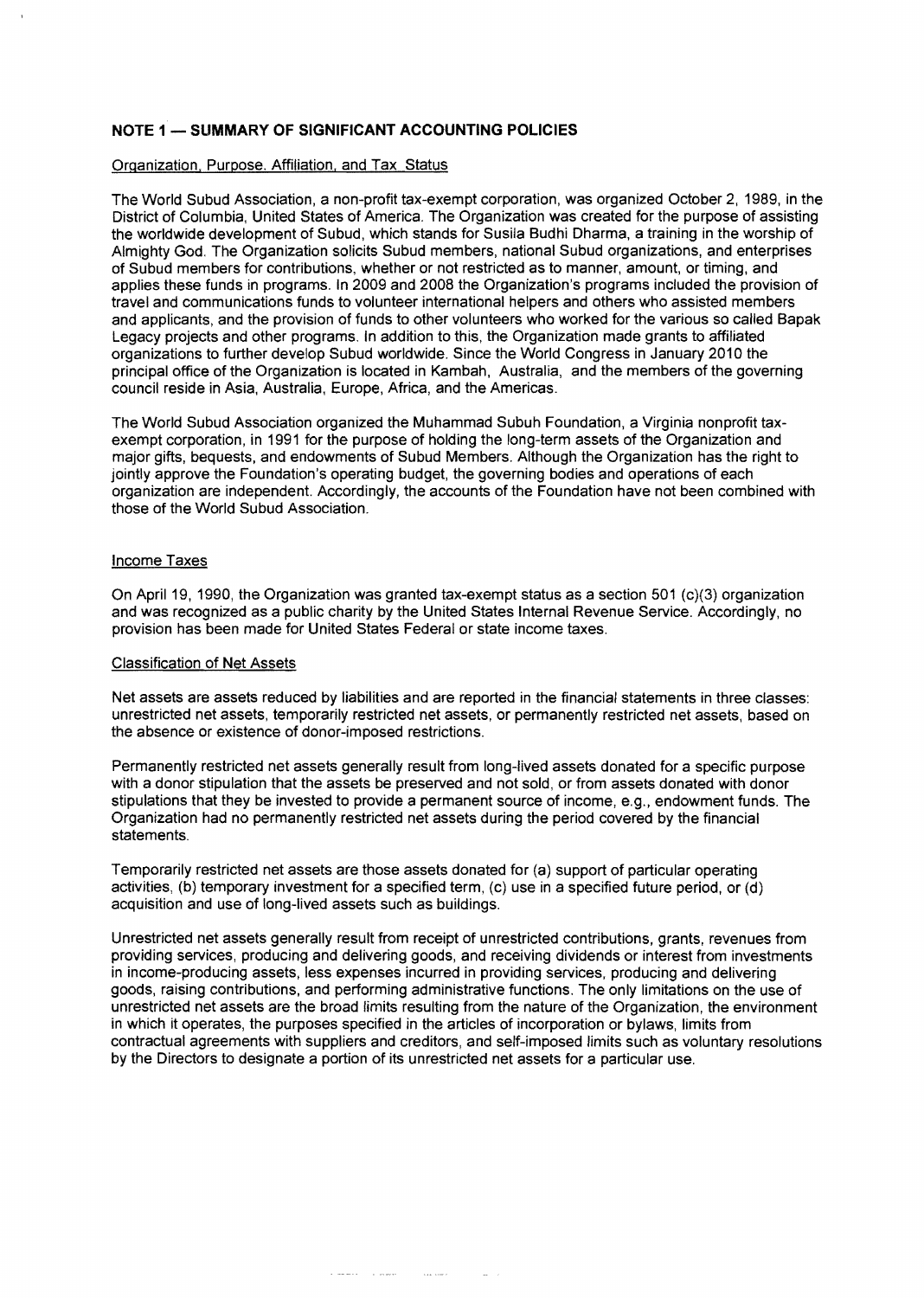#### Support. Revenue, and Pledges

Contributions are solicited from individual Subud members, businesses of Subud members, and Subud organizations worldwide and no solicitations are made to the general public, All contributions are considered to be available for unrestricted use unless specifically restricted by the donor. Pledges for contributions are recorded as income when received and allowances are provided for pledges estimated to be uncollectible.

#### Property and Eguipment

Property is recorded at cost or at the estimated fair value at the date of the gift, if donated. Minor equipment purchases such as office equipment and personal computers are expensed when acquired because management believes that the expensing of these types of acquisitions does not materially affect the financial statements. Accordingly, there were no depreciable assets as of the date of the statement of financial position. Maintenance, repairs, and renewals are expensed, and additions and improvements, when material, are capitalized, Depreciation is computed on a straight-line basis over the estimated useful life of the asset.

#### Use of Estimates

The preparation of financial statements in conformity with generally accepted accounting principles requires management to make estimates and assumptions that affect the reported amounts of assets and liabilities and disclosure of contingent assets and liabilities at the date of the financial statements and the reported amounts of revenues and expenses during the reporting period, Actual results could differ from those estimates,

#### Cash and Cash Eguivalents

The Company considers all cash on hand, demand cash balances, and highly liquid debt instruments purchased with a maturity of three months or less to be cash equivalents for purposes of the statement of cash flows.

#### Currency Valuation

All values presented in the financial statements are stated in United States dollars and assets and liabilities stated at interbank exchange rates as of the last day of the applicable years.

#### **NOTE2-CASH**

As of September 1, 2001 the Organization maintains current accounts in USD, Euro and GBP with the ABN AMRO Bank in the Netherlands and a checking account with the Wachovia Bank in the United States of America,

In the course of 2002 the Organization opened custodial accounts with the ABN AMRO Bank for Zonal activities, Although these accounts are registered in the name of the Organization they are managed independently and without interference of the Organization. For that reason these accounts are included in the balance sheet, but the operational income and expenditure are not recognized in the Statement of Activities.

#### **NOTE 3- CREDIT RISKS - FINANClAL INSTRUMENTS**

Financial instruments (accounts) that potentially subject the Organization to concentrations of credit risk consists principally of: